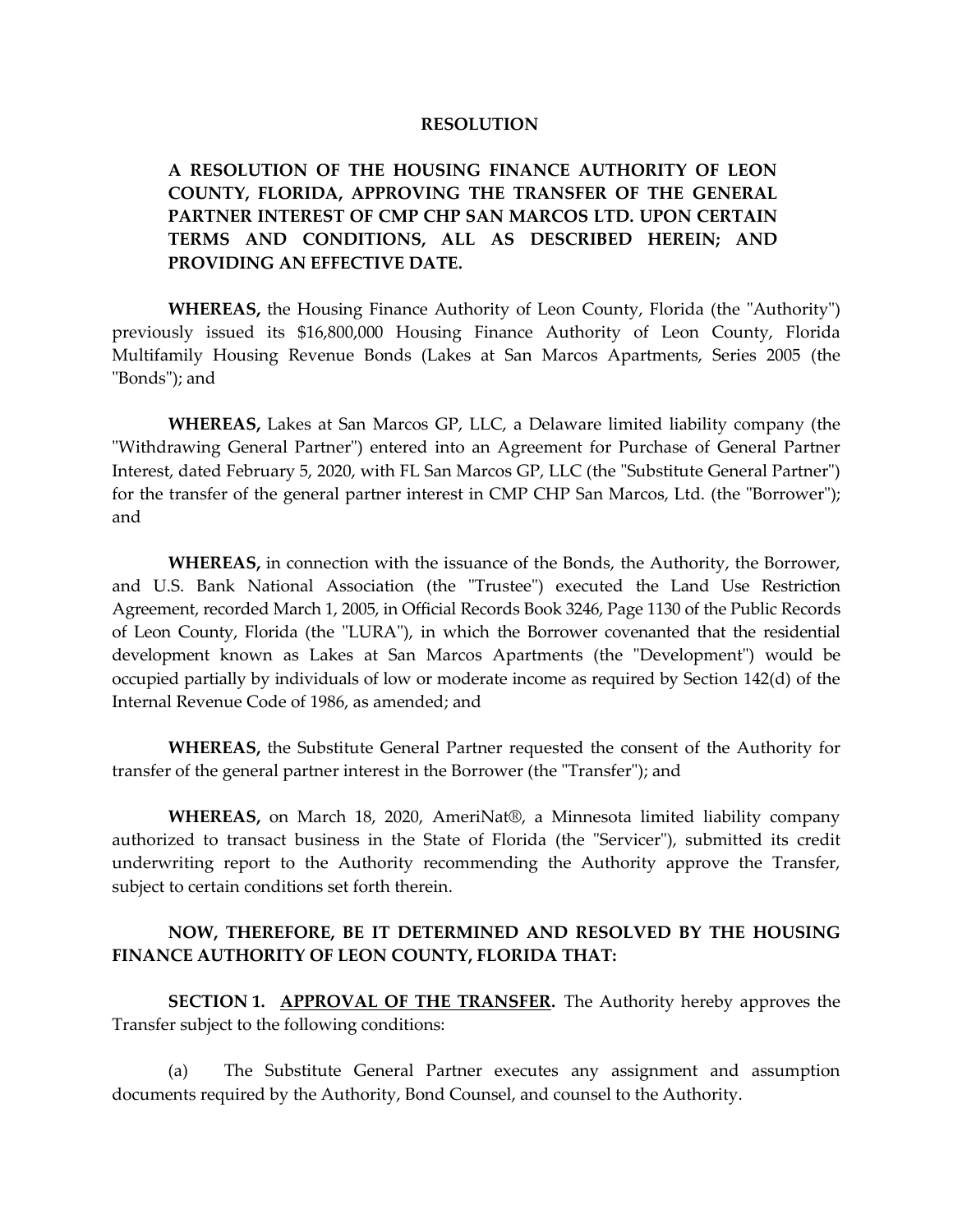(b) The release of Steven DeFrancis, Robin E. Delmer, John S. Gumpert, Clay Landers, GP San Marcos, LLC, Capital Housing Partners, LLC, Grotto Housing Partners, LLC, and Camden Management Partners, Inc. from certain guarantees and indemnities related to the Bonds and the assumption of such guarantees and indemnities by the Substitute General Partner, AGPM Acquisitions, LLC, Louis E. Vogt, and Scott Zimmerman.

(c) Payment of all costs and fees to the Authority, Bond Counsel, counsel for the Authority, the Servicer, as applicable.

(d) All other approvals under the bond documents have been received by the Authority, including, but not limited to, written approval of the Transfer by any lenders, syndicators, and credit enhancers, as applicable.

(e) Delivery of any other documents, certificates, and/or opinions reasonably requested by the Authority, Bond Counsel, and the counsel for the Authority.

**SECTION 2. GENERAL AUTHORIZATION.** The Chair, the Vice Chair, the Secretary, and counsel for the Authority, the Authority's financial advisor, and Bond Counsel, are hereby further authorized to proceed with the undertakings provided for herein on the part of the Authority and are further authorized to take such steps and actions as may be required and necessary in order to cause the Authority to execute any documents in connection with the Transfer but not inconsistent with this Resolution.

**SECTION 3. SEVERABILITY**. If any one or more of the covenants, agreements, or provisions of this Resolution, or any of the documents contemplated hereby, should be held contrary to any express provision of law or contrary to the policy of express law, though not expressly prohibited, or against public policy, or shall for any reason whatsoever be held invalid, then such covenants, agreements, or provisions shall be null and void and shall be deemed separate from the remaining covenants, agreements or provisions of this Resolution.

[Remainder of page intentionally left blank]